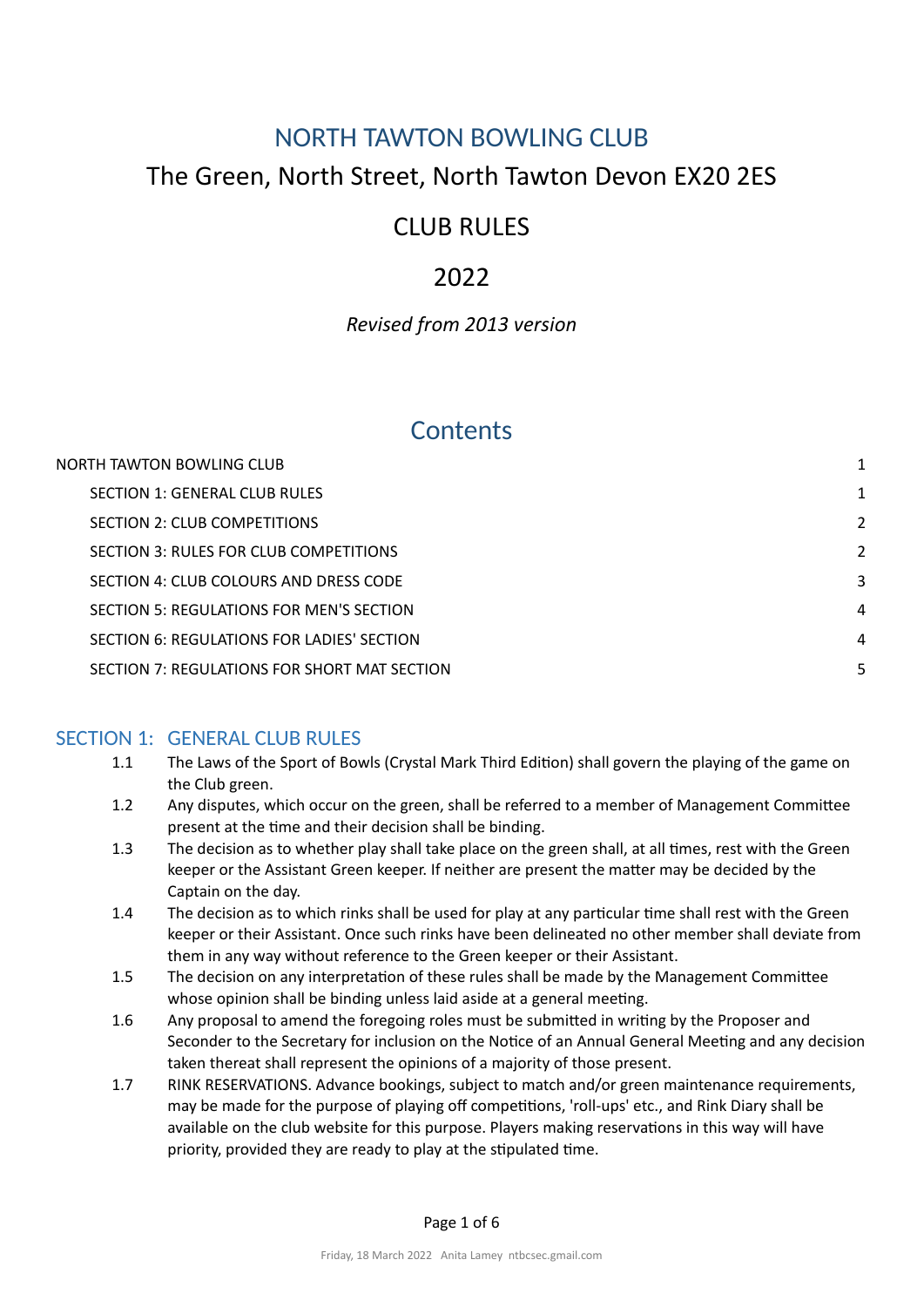## <span id="page-1-0"></span>SECTION 2: CLUB COMPETITIONS

- 2.1 Club competitions shall be arranged for members during the season as approved by the Management Committee. These shall be played in accordance with the prevailing Club competition rules.
- 2.2 The Selection Committees shall decide the dates by which the various rounds of each competition shall be played and take responsibility for the adherence of these dates by competitors.
- 2.3 Each competition shall be for a named trophy which the winner will hold for the following year. The winner's names will be inscribed on trophy boards in the pavilion.
- 2.4 Current competitions and trophies are as follows:
- (a) Open to all members: Legion Cup **Open Triples**

| (b) | Men's section:    |                                                                           |
|-----|-------------------|---------------------------------------------------------------------------|
|     | Avery Cup Singles | Two woods.                                                                |
|     |                   | Wonnacott Cup Singles - four woods. (Club Champion)                       |
|     | Benham Cup        | Singles - four woods (restricted to non-winners of a singles competition) |
|     | Stoneman Cups     | Men's Pairs (21 Ends)                                                     |

- C: Ladies section: Legion Rose bowl Singles - two woods. Powlesland Cup Singles - four woods. **(Club Champion)** Mary Lee Trophy Singles - four woods (restricted to non-winners of a singles competition) Handicap Cup Singles – four woods (Handicap) Vallance Cup
Ladies' Pairs Triples Shield Ladies' Triples
- 2.5 Winners shall be presented with token trophies if ordered and at their cost.
- 2.6 Any suggested new club competitions must be agreed by the Management Committee subject to confirmation at the Annual General Meeting.

## <span id="page-1-1"></span>SECTION 3: RULES FOR CLUB COMPETITIONS

- 3.1 Competitions shall be open to all paid up full members of the Club, with registered affiliation to Bowls Devon.
- 3.2 Competitions shall be controlled by the Selection Committees whose decisions in all matters relating to the competitions shall be accepted by Club members.
- 3.3 Substitutes will not be permitted in the SINGLES competitions.
- 3.4 Subject to the approval of the Selection Committees, substitutes shall be permitted at any time in the PAIRS and TRIPLES competitions, but substitutes shall not have previously taken part in the Competitions for the current season nor been disqualified from taking part.
- 3.5 The Selection Committees shall set a date by which the entries must be received and shall then make a draw by the third Sunday in May at the latest to decide how the matches in the competitions are to be played.
- 3.6 After the draw has been made, it shall be the duty of the first named (to be known as the CHALLENGER) to offer his opponent (to be known as the CHALLENGED) three dates for the match to be played. If by the time the round should have been completed the match has not been played the following provisions shall apply:

(a) If the CHALLENGER has not OFFERED the CHALLENGED three dates the CHALLENGED shall be awarded the match;

(b) If the CHALLENGED has not ACCEPTED any of the three dates offered, then the CHALLENGER shall be AWARDED the match;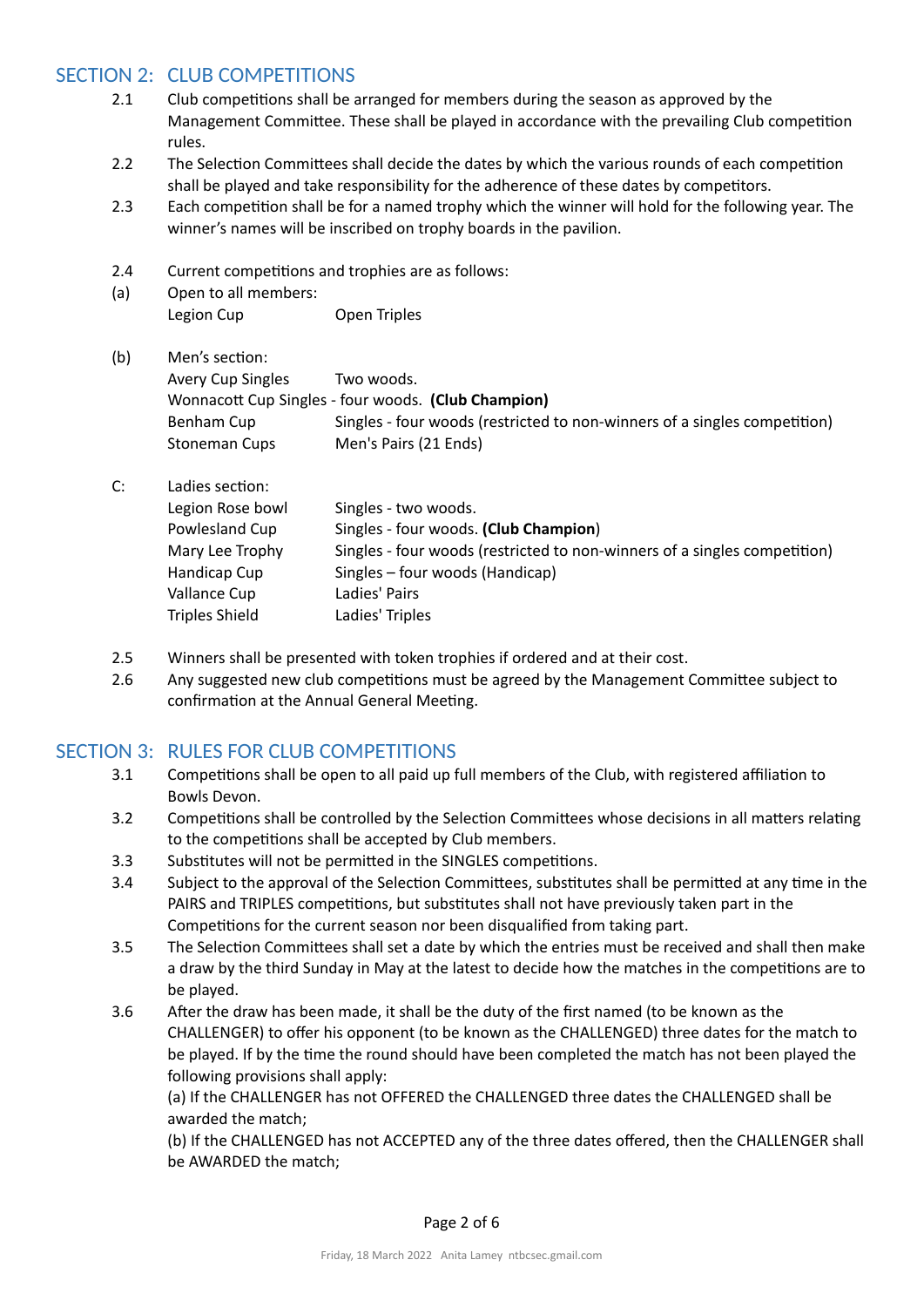(c) In the case of disagreements about provisions (a) and (b) the appropriate Selection Committee shall decide to whom the match shall be awarded. If the committee thinks fit the names of both CHALLENGER and CHALLENGED shall be deleted from the relevant competition.

- 3.7 It shall be the duty of the CHALLENGER to reserve a rink and obtain a marker.
- 3.8 When a date has been fixed for a match and one player fails to come to the green at the agreed date and time, or within 15 minutes of the agreed time, the match shall be awarded to the opponent.

### <span id="page-2-0"></span>SECTION 4: CLUB COLOURS AND DRESS CODE



4.1 For use on blazers, ties and lapel badges the Club Badge shall consist of a shield emblazoned with an upright bishop's crook in red superimposed on the cross keys of St. Peter in gold against a green background. This recognises the fact that the bowling green was built on glebe land formerly belonging to the Parish Church of St. Peter's.

### 4.2 Dress Code

The official club sports shirt (club shirt) consists of a white body with green collar and green sleeve edging. The club badge is positioned on the left top front of the shirt. The players' name, if chosen to be displayed by the player, is positioned at the same level as the badge but on the right top front of the shirt.

Plain white, cream, or grey skirts, trousers, shorts, or culottes for ladies and plain white, cream or grey trousers or shorts for men.

Headwear, if worn, shall be white or cream.

Every person on the bowling green shall wear smooth flat-soled heel-less footwear (of any colour). Sweatshirts, fleeces, jumpers, cardigans, waistcoats should be green, and club badged, or predominantly white.

In inclement conditions predominantly white waterproofs may be worn.

The combination of dress to be worn is detailed in 4.3.

- 4.3 Match Dress
- 4.31 For afternoon competitive and friendly matches the dress code is club shirt above and white trousers, shorts, skirts.
- 4.32 For evening competitive and friendly matches and all men's Over 60's triples, and NDTL/NDLTL matches the dress code is club shirt above and grey trousers, shorts, skirts.
- 4.33 Dress code for internal matches and roll-ups is smart casual.
- 4.4 County Competition Dress Code (Bowls Devon Schedule 3.1-3.6 reproduced here). The dress code in all rounds of County Championships leading to the final stages of the National Championships shall be as stipulated by the County Association having regard to BE Regulations 50.5.1

Dress for men shall be navy, black, grey or white trousers or registered club Page 3 of 6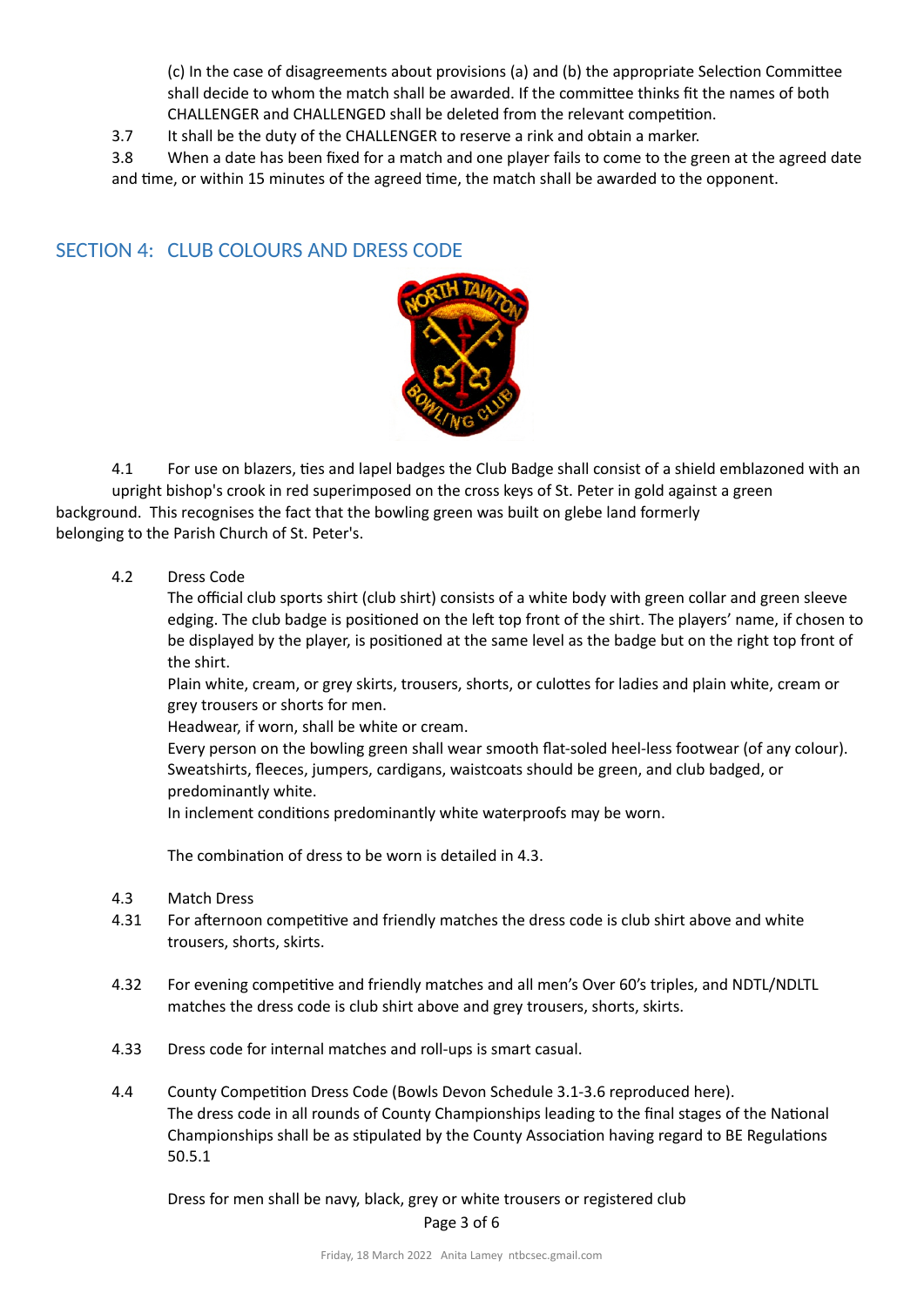coloured trousers/shorts and white, club or county shirts and for ladies, dress will be navy, black, grey or white skirt, culottes, trousers or cropped trousers or registered coloured trousers/shorts; white, club or county shirt provided that all members of the side or team wear the same and that the design of the clothing has been registered to the County/Bowls England. Bowls England licensed apparel may be worn provided that all members of a side or team wear the same colour above and/or below the waist. Unless all members of the side or team wear the same, that side or team will not be allowed to play in that match.

Shorts manufactured for the sport of bowls may be worn below the waist. All members of the side or team shall wear the same colour below the waist. Head gear, if worn, should be white or a registered colour.

White waterproof clothing may be used, or, providing all members of a side or team wear the same, registered colour waterproof/fleeces are permitted. Bowls England licensed apparel may also be worn.

Flat soled shoes will be worn on the green. Sandals shall not be permitted in events under the jurisdiction of Bowls Devon and Bowls England, except in medical circumstances where a doctor's note has been provided.

Note: The Management Committee are empowered to implement and manage the dress code

## <span id="page-3-0"></span>SECTION 5: REGULATIONS FOR MEN'S SECTION

- 5.1: RULES FOR MEN'S COMPETITIONS
- 5.11 SINGLES competitions, both two woods and four woods, shall consist of 21 POINTS
- 5.12 PAIRS competitions shall be played with four woods to each player and shall consist of 21 ENDS.
- 5.13 TRIPLES competitions shall be played with three woods to each player and shall consist of 18 ENDS.
- **5.2:** AVAILABILITY FOR MATCHES
- 5.21 Availability sheets shall be positioned in the Men's Changing Room at all times.
- 5.22 Provision shall be made therein for members to indicate their availability for all matches during the season. All such indications shall be made before 6pm on Saturday ready for the appropriate Selection Committee. Members should also indicate whether they will be proceeding independently
- **5.3:** SELECTION PROCEDURE
- 5.31 The Selection Committee shall meet weekly, normally on Sunday, to select the teams for the following week's matches (starting with Tuesday).
- 5.32 The teams will be selected from those members who have indicated their availability.
- 5.33 Lists of the teams selected will be posted on the notice board in the Men's changing room immediately after the meeting. The match player sheets will also be displayed on the Club Website.

In the event of having to cancel their availability after the notices have been posted members must notify the Team Captain, or the Club Captain for friendly matches, as soon as possible.

## <span id="page-3-1"></span>SECTION 6: REGULATIONS FOR LADIES' SECTION

- 6.1: RULES FOR LADIES' COMPETITIONS
- 6.11 SINGLES competitions, (four woods) shall consist of 21 points
- 6.12 SINGLES competitions, (two woods) shall consist of 21 ends

#### Page 4 of 6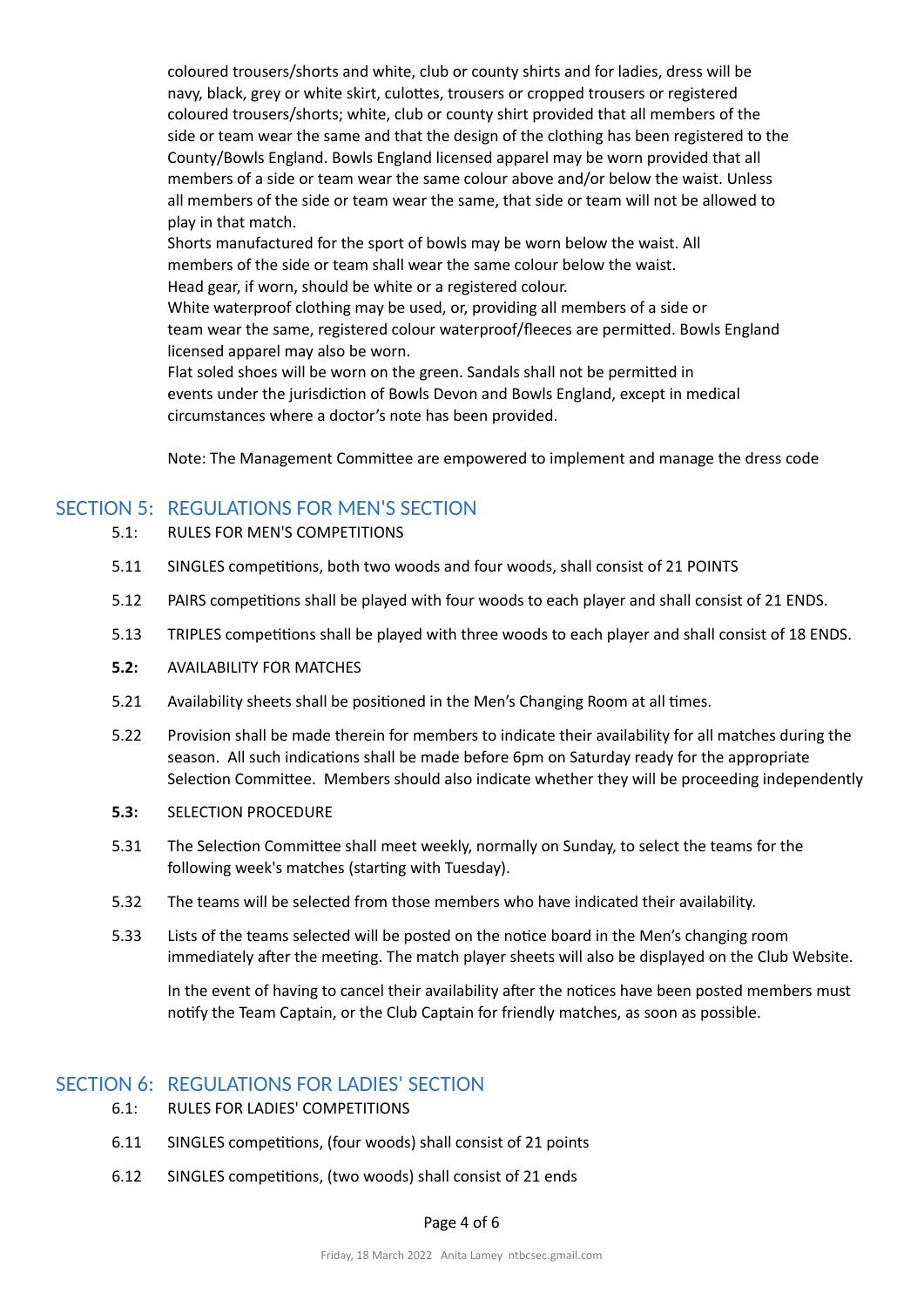- 6.13 PAIRS competitions shall be played with four woods to each player and shall consist of 21 ends.
- 6.14 TRIPLES competitions shall in played with three woods to each player and shall consist of 18 ends.
- 6.2 AVAILABILITY FOR MATCHES
- 6.21 Availability sheets shall be positioned in the Home Ladies Changing Room at all times.
- 6.22 Provision shall be made therein for members to indicate their availability for all matches during the season. All such indications shall be made before 6pm on Saturday ready for the appropriate Selection Committee. Members should also indicate whether they will be proceeding independently
- 6.3 SELECTION PROCEDURE
- 6.31 The Ladies Selection Committee shall consist of Captain, Vice-captain and one other elected member.
- 6.32 The Selection Committee shall meet weekly, normally on Sunday, to select the teams for the following week's matches (starting with Tuesday).
- 6.33 The teams shall be selected from those members who have indicated their availability.
- 6.34 Lists of the teams selected will be posted on the notice board in the Home Ladies changing room immediately after the meeting. The match player sheets will also be displayed on the Club Website.
- 6.35 In the event of having to cancel their availability after the notices have been posted members must notify the Team Captain, or the Club Captain for friendly matches as soon as possible.

## <span id="page-4-0"></span>SECTION 7: REGULATIONS FOR SHORT MAT SECTION

- 8.1 The name of the Section shall be 'North Tawton Short Mat Bowling Club' (NTSMBC)
- 8.2 NTSMBC shall be affiliated to the English Short Mat Bowling Association (ESMBA) and the Devon County Short Mat Bowling Association (DCSMBA).
- 8.3 The objectives of the Section are to provide facilities for, and to promote participation in, the amateur sport of short mat bowls in North Tawton and surrounding areas.
- 8.4 The Section shall adopt and conform to the English Short Mat Bowling Association Rules & Regulations.

8.5 A Short Mat Fixtures Secretary will be elected by the appropriately affiliated members and will be an Officer of the Club.

8.6 The Club Constitution and all general rules and regulations and policies of the Club will apply to short mat section bowlers.

8.7 AVAILABILITY AND SELECTION PROCEDURE

8.71 Provision shall be made for members to indicate their availability for all matches during the season, with clear indication of the closing date and time.

- 8.72 Selection for matches will be made by the appropriate Team Captain.
- 8.73 Selection will be made weekly and circulated, by Friday at the latest, for the following week's matches.
- 8.74 The teams shall be selected from those members who have indicated their availability.
- 8.75 In the event of having to cancel their availability after selection has been made the bowler must notify the Team Captain.

#### Page 5 of 6